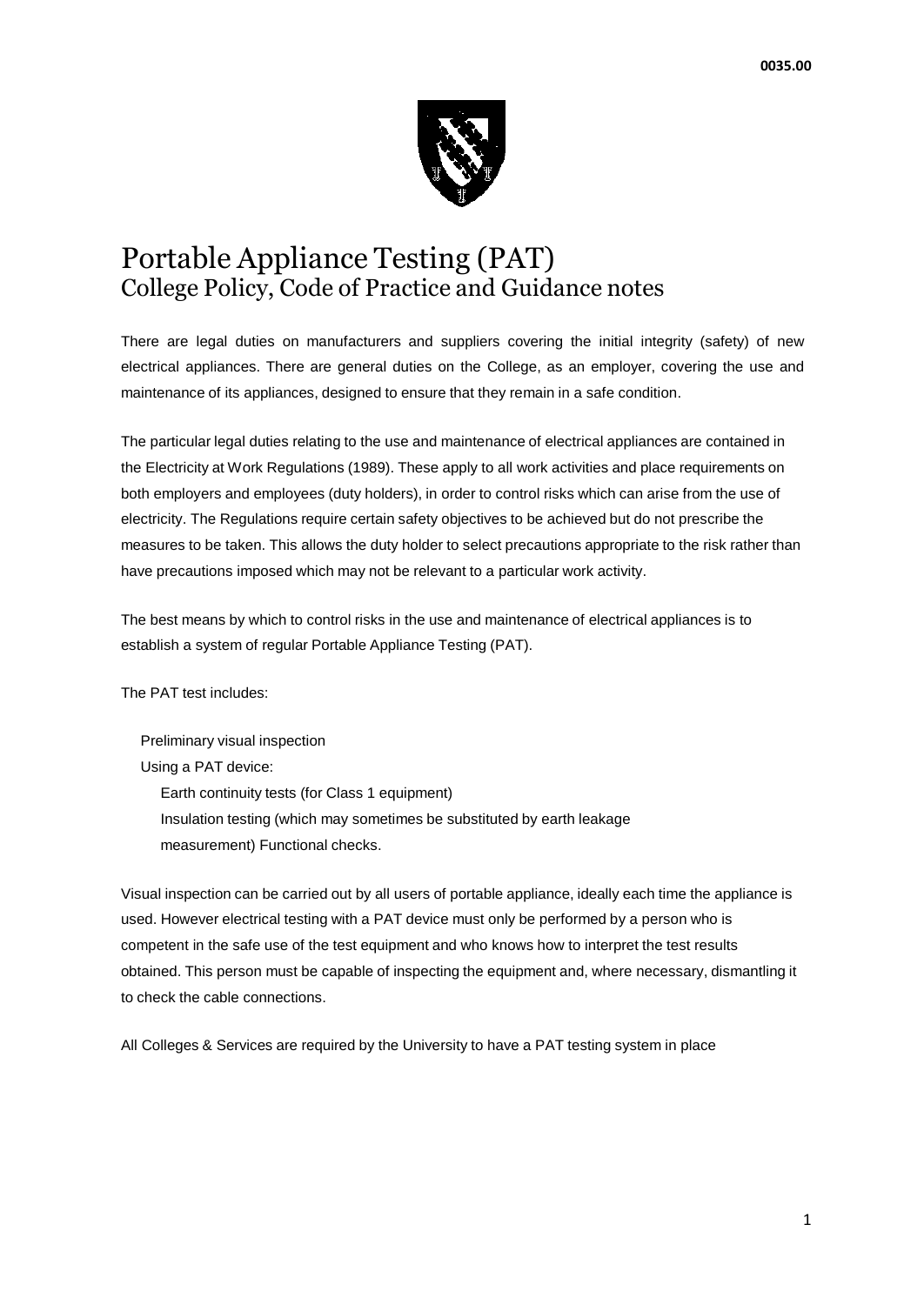# College Policy statements 1 General Health and Safety Policy

1.1 Exeter College undertakes to comply with all statutory health and safety requirements.

1.2 The College wishes to adopt all other reasonably practicable means to eliminate hazards and reduce the risk of injury to its employees, students, visitors and contractors, and the risk of damage to its property.

1.3 The College will ensure that resources are made available to provide:

- a. plant, equipment and systems of work that are safe and without risks to health;
- b. safe arrangements for the use, handling, storage and transport of articles and substances;
- c. a safe place of work with safe access to it and safe egress from it;
- d. a healthy working environment;
- e. adequate welfare facilities and arrangements;
- f. sufficient information, instruction, training and supervision to ensure all employees are aware of the hazards at their workplace together with the necessary measures to be taken to protect against these hazards, if they are at risk;
- g. a monitoring, inspection and auditing procedure to ensure the effective management of health and safety throughout the University.

# 2 Policy on Portable Electrical Appliance Inspection and Testing

2.1 The College undertakes to comply with the Electricity at Work Regulations (1989) made under the Health and Safety at Work Act (1974) and all future statutory requirements concerned with the inspection and testing of portable electrical appliances.

2.2 The College wishes to adopt all other reasonably practicable means to eliminate hazards and reduce the risk of injury or damage arising from portable electrical appliances.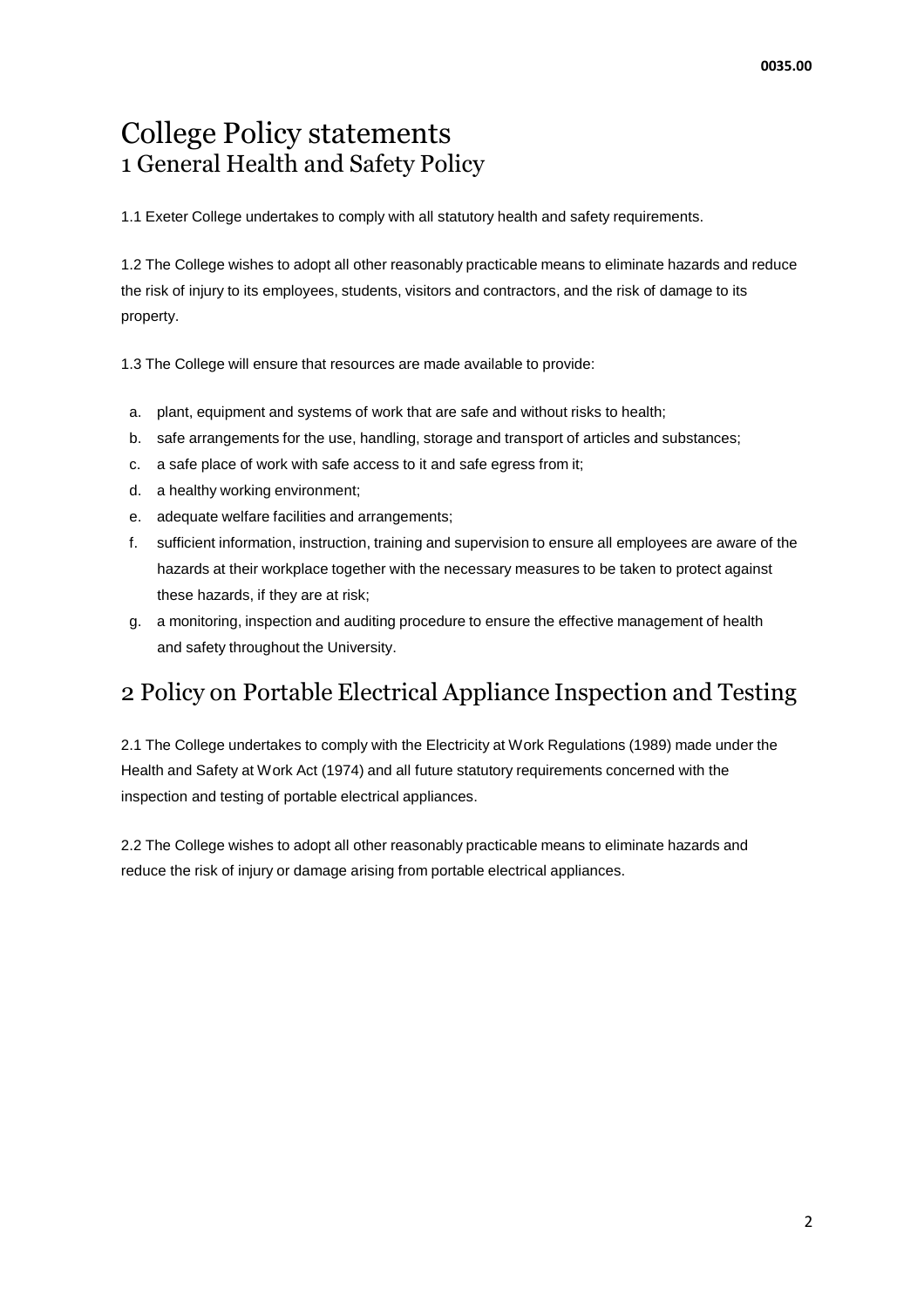# Code of Practice

## 3 Duties under the law 3.1 Relevant Statutory Provisions 3.2 Summary

3.2.1 There are legal duties on manufacturers and suppliers covering the initial integrity (safety) of new electrical appliances. There are general duties, covering the use and maintenance of appliances, designed to ensure that they remain in a safe condition.

3.2.2 The particular legal duties relating to the use and maintenance of electrical appliances are contained in the Electricity at Work Regulations (1989). These apply to all work activities and place requirements on employers, self-employed and employees (duty holders), designed to control risks which can arise from the use of electricity. The Regulations require certain safety objectives to be achieved and do not prescribe the measures to be taken. This allows the duty holder to select precautions appropriate to the risk rather than have precautions imposed which may not be relevant to a particular work activity.

# 4 Responsible Parties 4.1 Policy

4.1.1 The Health and Safety Committee is responsible for determining the College policy on Portable Electrical Appliance Inspection and Testing.

#### 4.2 Advisory

4.2.1 **The Deputy Bursar** is responsible for advising the Health and Safety Committee and members of the

College on the statutory requirements.

4.2.2 **The Deputy Bursar** is responsible for advising the Health and Safety Committee and members of the

College on the arrangements for Portable Electrical Appliance Inspection and Testing.

#### 4.3 Executive

4.3.1 **The Governing Body** has the ultimate responsibility to ensure that the College complies with all statutory health and safety requirements. He may share this responsibility with:

4.3.2 **The Health and Safety Officer** is responsible for statutory compliance

They may delegate the implementation of the Departmental arrangements for Portable Electrical Appliance Inspection and Testing to the Deputy Bursar although they retain the responsibility for ensuring that Inspection and Testing is carried out and remedial action is taken where necessary. They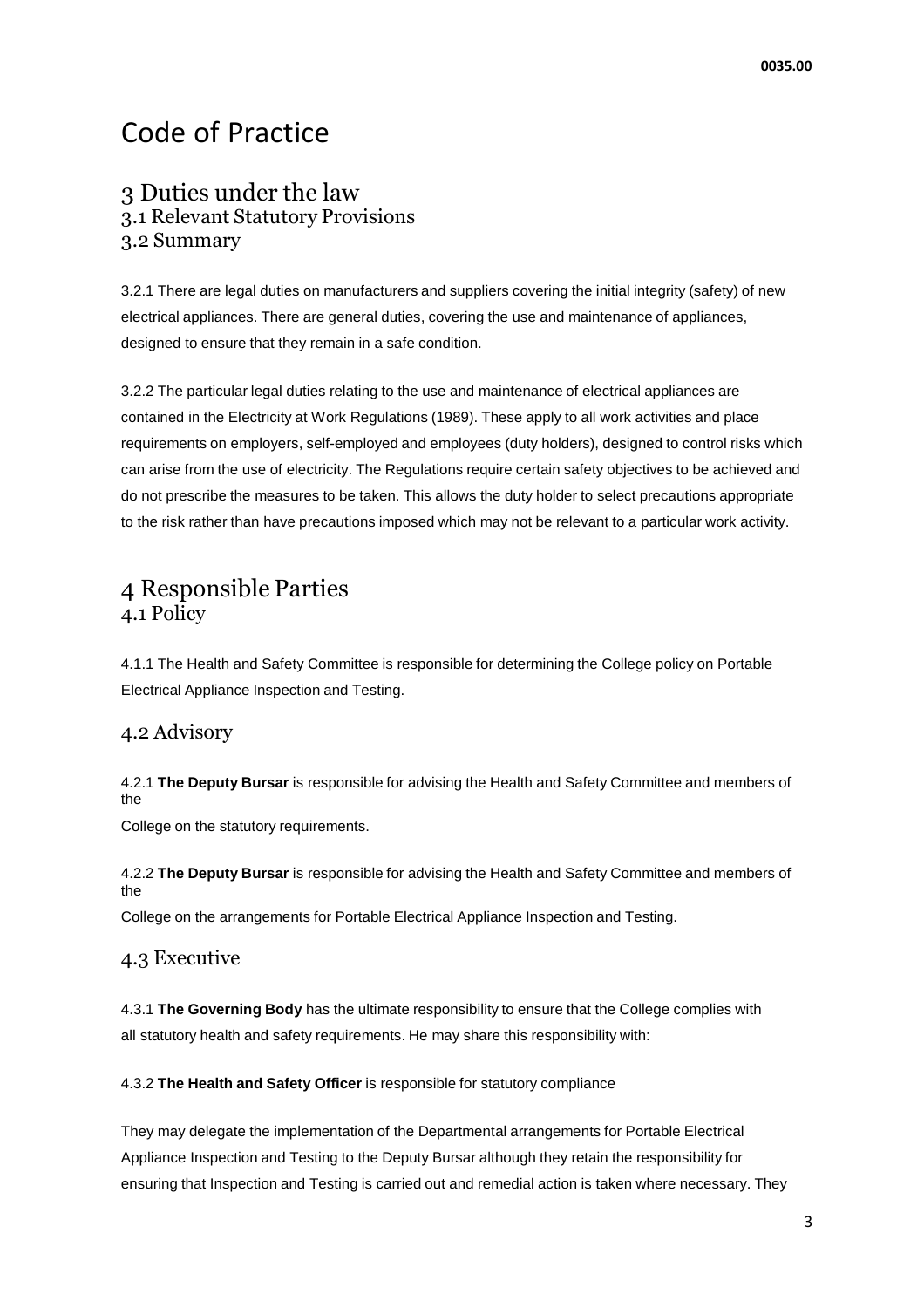may share this responsibility with:

4.3.3 **Supervisors** who are responsible for statutory compliance in their areas of responsibility, eg of technical staff, students.

4.3.4 **All Staff** have a duty to take reasonable care for the health and safety of themselves and others who may be affected by their work. They also have a duty to comply with the University's arrangements for health and safety.

4.3.5 **Students**, although not employees of the College, are offered the same health and safety protection as employees with respect to Portable Electrical Appliance Inspection and Testing and are similarly required to comply with its arrangements.

4.3.6 **Persons carrying out Portable Electrical Appliance Inspection and Testing** do so on behalf of the College and do not carry any personal liability for the results obtained. It is the Deputy Bursar's responsibility to ensure the tests are satisfactorily carried out and any remedial action promptly taken.

### 5 Arrangements 5.1 Introduction

5.1.1 Portable Electrical Appliances must be regularly inspected and tested by Competent Persons to ensure that they can continue to be used safely.

5.1.2 The planned inspection and testing will include:

Visual Inspection for signs of damage or deterioration; and Electrical Tests, ie; an Earth Continuity test; and relevant Insulation tests.

5.1.3 The test results will be recorded to allow for future comparison, for written identification of defects to be remedied and to provide information for an assessment of risk.

5.1.4 Exeter College will be responsible for making its own inspection and testing arrangements. If the College does not have the resources to carry out these arrangements, a reputable external contractor should be used.

5.1.5 The College allows its staff to use their own appliances, eg kettles, coffee percolators, electric fans. Theses appliances are included in the inspection and testing arrangements. If they are found to fail in any way they must be removed from the premises and repaired at the owner's expense. The use of personal electric heaters is not permitted.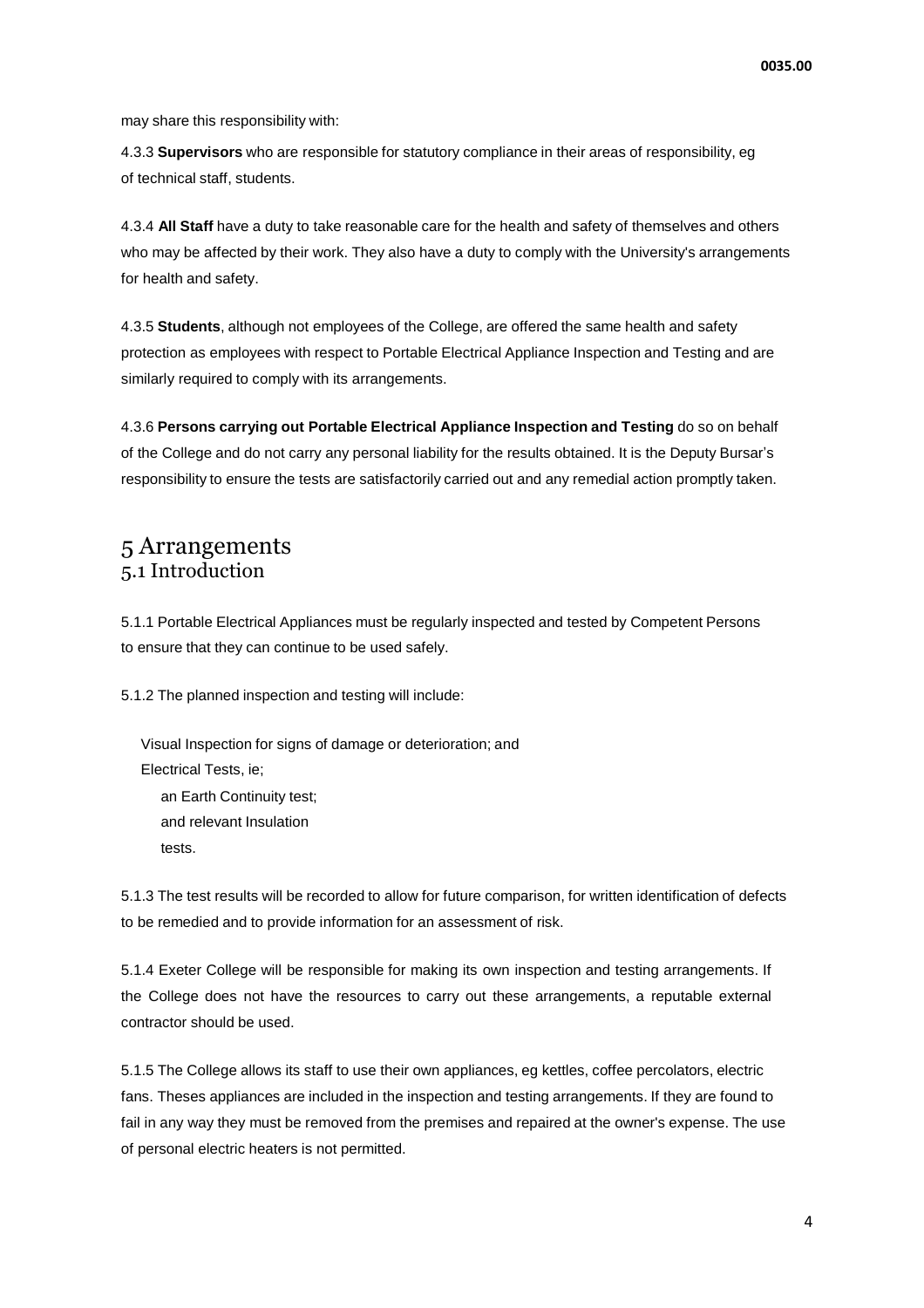### 5.2 Definitions

5.2.1 **A Portable Electrical Appliance** is, literally, any electrical equipment capable of being carried and, in general, connected to the mains supply by a flexible lead and a plug. The definition includes appliances with their own power sources, eg, "intrinsically safe" equipment used in potentially explosive environments and equipment designed to operate at 110 volts. The definition does not include equipment which is "hard" wired, eg, heavy equipment supplied by a fixed armored power cable, which is tested using other regimes.

5.2.2 **Class I appliances** rely on earthing of the conductive case and one layer of insulation covering its live internal parts for protection against electric shock.

5.2.3 **Class II appliances** are "double insulated", ie they rely on two layers of insulation between live internal parts and the user for protection against electric shock.

5.2.4 **Competent Person** is a person who is employed or contracted by the University who has received suitable and sufficient training in Portable Electrical Appliance Inspection and Testing (see Section Training)

### 5.3 Schedule of Inspection and Testing

5.3.1 Visual Inspection: Since over 80% of electrical faults are discovered by visual inspection, this is the most important element of Inspection and Testing. The following schedule is recommended.

P.T.O.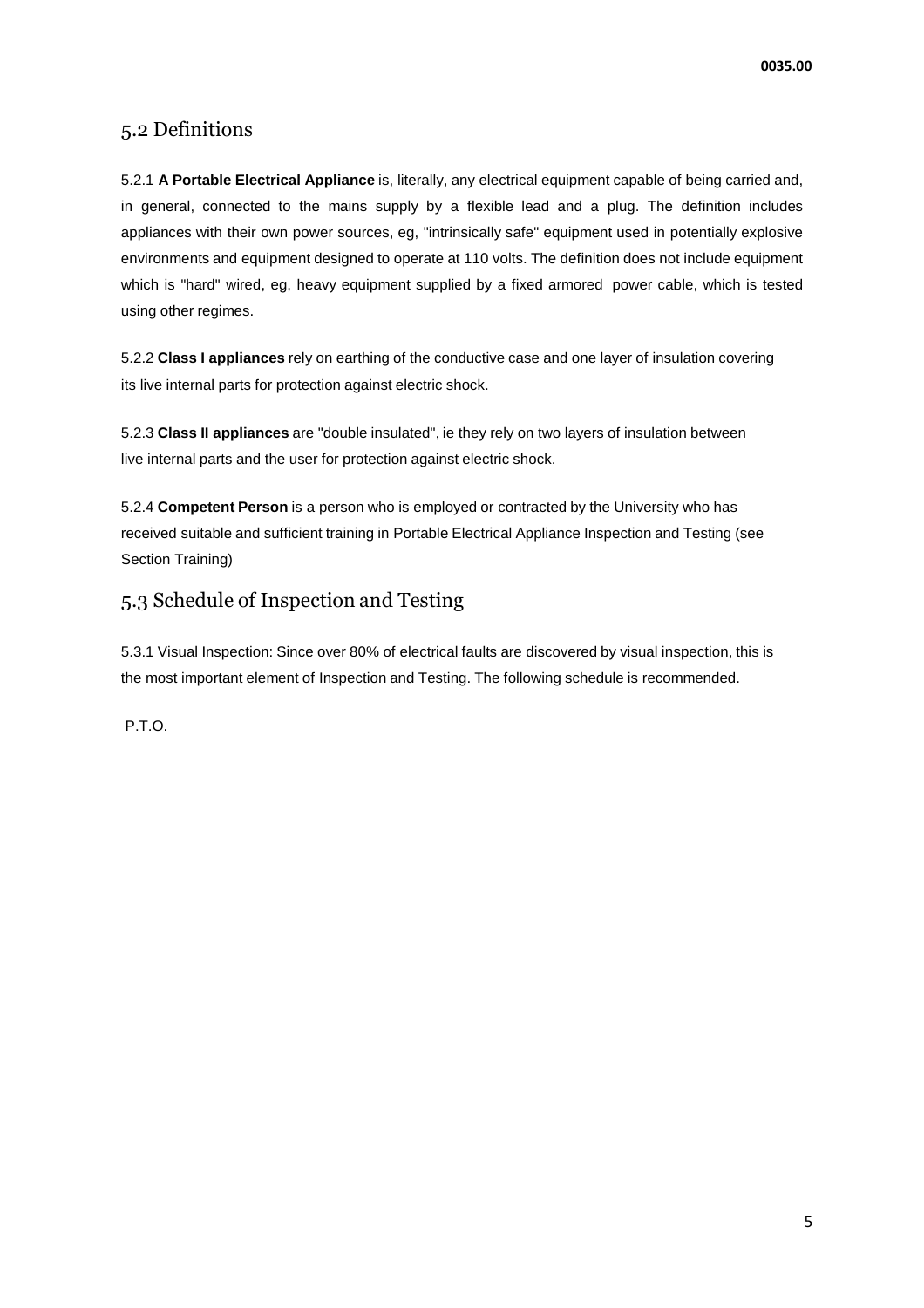|                   | <b>Component Common Fault</b>                                     |  |
|-------------------|-------------------------------------------------------------------|--|
| Plug              | Cracked casing, bent pins                                         |  |
|                   | Incorrectly rated fuse                                            |  |
|                   | Incorrectly connected wires                                       |  |
|                   | Loose connections                                                 |  |
|                   | Loose cable clamp                                                 |  |
| <b>Mains Lead</b> | Cuts, fraying, brittle                                            |  |
|                   | Kinked, coiled                                                    |  |
|                   | Taped joints                                                      |  |
|                   | Overloaded (overheated)                                           |  |
|                   | Male connector (if fitted), non-standard (IEC 320, BS4491, CEE22) |  |
|                   | Not secured by grommet/clamp on appliance                         |  |
| <b>Appliance</b>  | Damage/faulty operation of off/on switch                          |  |
|                   | Damage to casing                                                  |  |
|                   | Loose parts                                                       |  |
|                   | Missing screws                                                    |  |
|                   | Evidence of overheating                                           |  |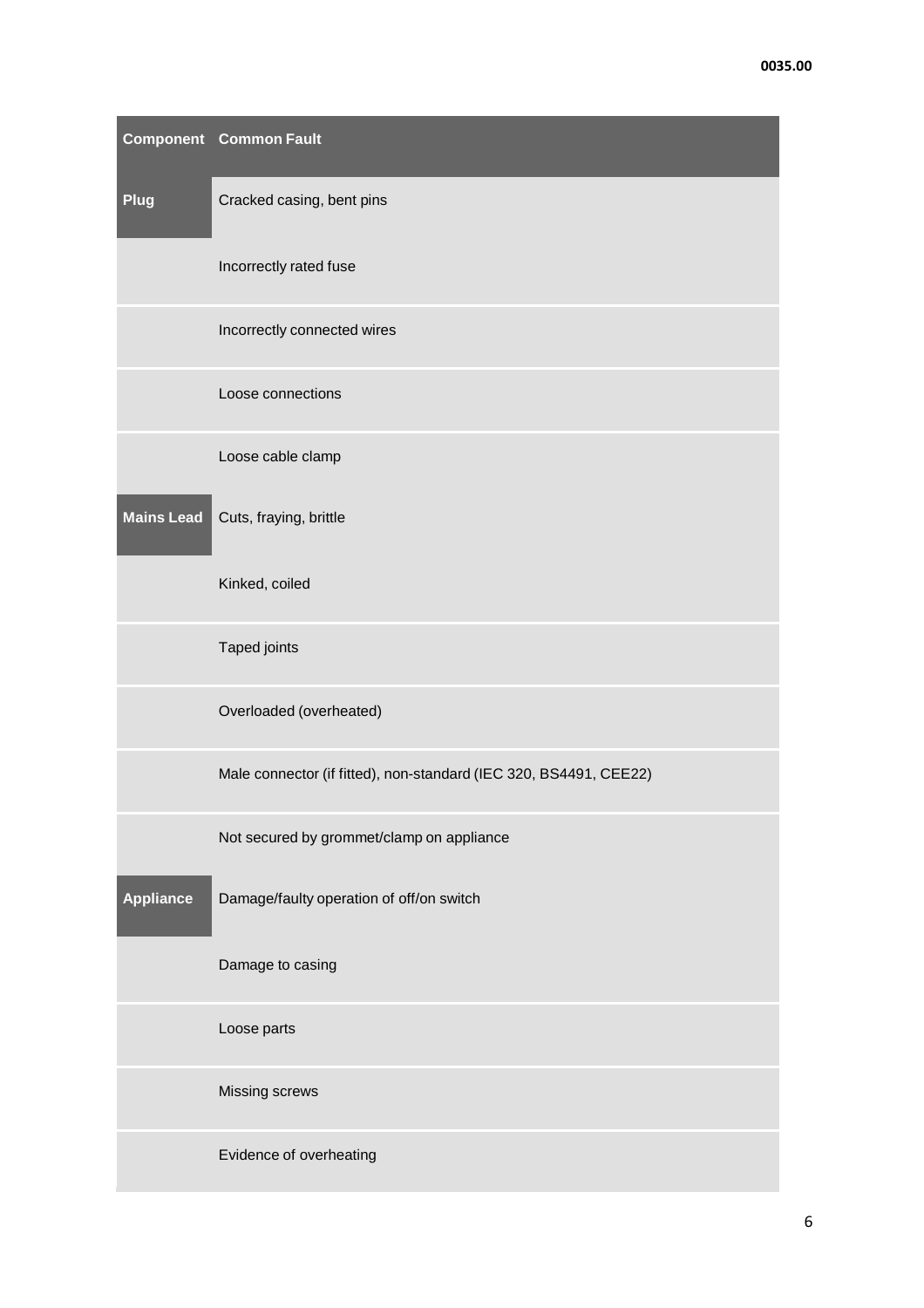**Component Common Fault**

Evidence of moisture

Missing double insulation mark on insulating casing (where appropriate)

Accessible fuse holders: damage or removal of carrier permits live part to be touched

Exposed output connections have marked voltage rating >50V

5.3.2 Electrical Testing: A commercially available **Portable Appliance Tester (PAT)** is required for electrical testing of robust appliances. Some PATs have a facility for testing 110 V equipment. A PAT **must not be used** on sensitive electronic equipment such as computers, as permanent damage may be caused by the high test voltages and currents.

The following schedule is recommended, carried out in the order as written:

| <b>Class I Appliances</b>                |                                                                                                                                                                                                                                                                                                                                                                                                                                                                                                       |  |  |  |
|------------------------------------------|-------------------------------------------------------------------------------------------------------------------------------------------------------------------------------------------------------------------------------------------------------------------------------------------------------------------------------------------------------------------------------------------------------------------------------------------------------------------------------------------------------|--|--|--|
| Earth<br>Continuity<br>/ Bonding<br>Test | This test is for checking the earth lead continuity and earth connection (or bonding)<br>to the metal casing of an appliance. A voltage is established between the appliance's<br>mains supply earth pin and its case.<br>There are usually two tests available:<br>(I) 4 A / 300 mW for light duty supply cables (up to 6 A); and<br>(II) 25 A / 300 mW for heavy duty supply cables.<br>The resistance between the earthed case and the earth pin on the mains plug must<br>not be more than 300mW. |  |  |  |
| Insulation test                          | This test checks the integrity of the appliance's insulation. For Class 1 appliances<br>the test voltage is applied between the appliance's mains supply plug P (phase) and<br>N (neutral) pins connected together, and the E (earth) pin which is held at earth<br>potential. The insulation resistance must withstand a high voltage (500V dc / 2 MW)<br>for five seconds.                                                                                                                          |  |  |  |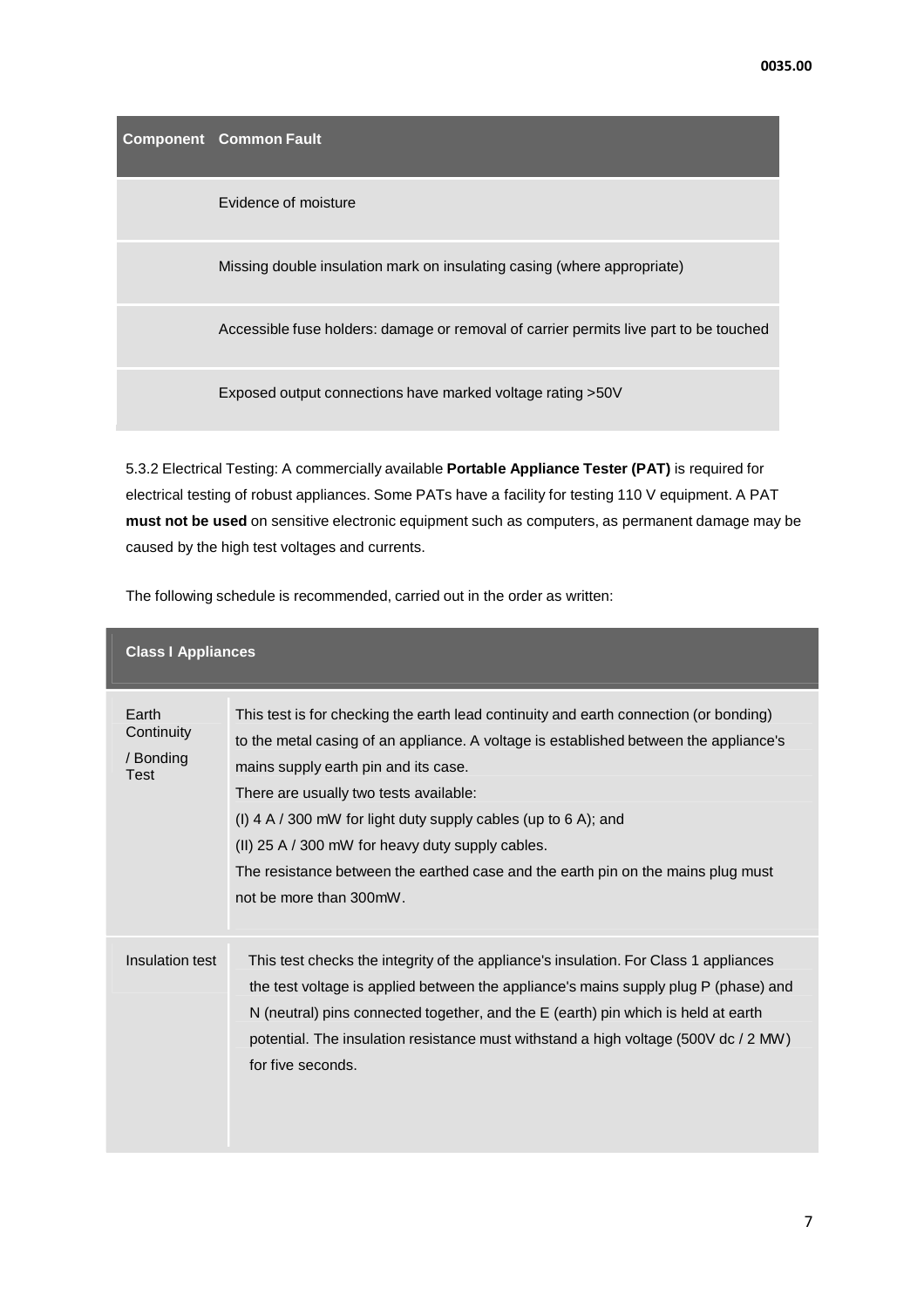| Earth                  | This test shows the level of leakage current in the appliance by monitoring the            |
|------------------------|--------------------------------------------------------------------------------------------|
| Leakage test           | difference in currents flowing in the phase and neutral connections; any difference must   |
|                        | be flowing to earth. This provides a useful way of predicting approach of appliance        |
|                        | breakdown                                                                                  |
|                        | since the level of leakage current is a guide to the condition of insulation. Since        |
|                        | many appliances are designed with earth leakage, this test is not mandatory; faults        |
|                        | are                                                                                        |
|                        | indicated in the Insulation Test described above.                                          |
|                        |                                                                                            |
| Flash test             | This test shows the response of the insulation to ac voltage (indicating problems due      |
|                        | to excessive capacitive current) and gives an early warning of insulation problems.        |
|                        | There is normally a choice of two flash tests; low and high voltage. Since the high        |
|                        | voltage test                                                                               |
|                        | may stress the insulation and cause degradation, it is recommended that the low<br>voltage |
|                        | flash test only is used.                                                                   |
|                        |                                                                                            |
| Operation<br><b>VA</b> | This test indicates that the appliance is in good working order and not drawing            |
|                        | excessive current.                                                                         |
| test(optional          |                                                                                            |
|                        |                                                                                            |

#### **Class II Appliances**

Test as for Class I Appliances, except with the omission of the Earth Continuity / Bonding Test.

#### **Sensitive Electronic Equipment**

Earth Continuity / Bonding Test

ONLY Do NOT use a PAT device

Using a multimeter able to read to 300 mW, the resistance between the earth pin and exposed metal (not signal sockets) should be less than 300mW.

#### **Three phase equipment**

The inspection and testing of three phase equipment is a specialist task which must be carried out, either:

under service contract; or

by Buildings and Estates Division, Electrical Section.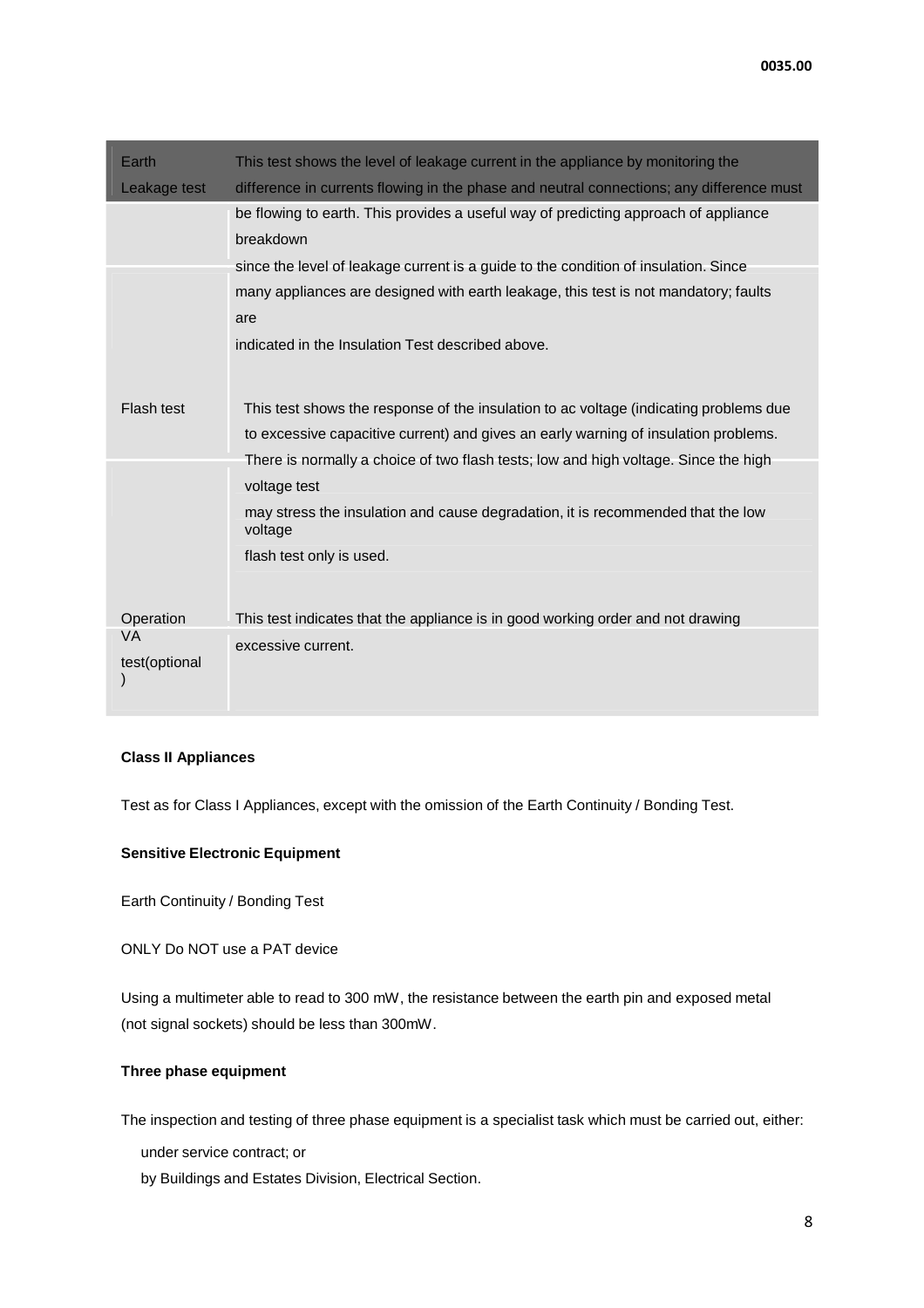### 5.4 Frequency of Inspection and Testing

5.4.1 There is no statutory frequency of inspection and testing. The frequency should reflect the risk of the appliance causing damage or injury. This increases with amount of appliance use and the harshness of its working environment. The following is recommended as a minimum standard:

5.4.2 **Visual Inspection:** On initial use and after moving the appliance and regularly during its lifetime.

|                | 5.4.3 Visual Inspection and Portable Appliance |  |  |
|----------------|------------------------------------------------|--|--|
| <b>Testing</b> |                                                |  |  |

| Type of business           | User checks        | Formal visual      | Combined               |
|----------------------------|--------------------|--------------------|------------------------|
|                            |                    | inspection         | inspection and test    |
| <b>Equipment hire</b>      | N/A                | Before issue/after | Before issue           |
|                            |                    | return             |                        |
| Construction               | 110V - Weekly      | 110V - Monthly     | 110V - Before first    |
|                            |                    |                    | use on site then 3-    |
|                            |                    |                    | monthly                |
|                            |                    |                    |                        |
|                            | 230V mains -       | $230V$ mains $-$   | 230V mains - Before    |
|                            | Daily/every shift  | Weekly             | first use on site then |
|                            |                    |                    | monthly                |
| Light industrial           | Yes                | Before initial use | 6-12 months            |
|                            |                    | then 6-monthly     |                        |
| Heavy industrial/high risk | Daily              | Weekly             | 6-12 months            |
| of equipment damage        |                    |                    |                        |
| Office information         | <b>No</b>          | 1-2 years          | None if double         |
| technology, eg desktop     |                    |                    | insulated, otherwise   |
| computers, photocopiers,   |                    |                    | up to 5 years          |
| fax machines               |                    |                    |                        |
| Double-insulated           | <b>No</b>          | 2-3 years          | <b>No</b>              |
| equipment not hand-held,   |                    |                    |                        |
| eg fans, table lamps       |                    |                    |                        |
| Hand-held, double          | Yes                | 6 months -1 year   | <b>No</b>              |
| insulated (Class II)       |                    |                    |                        |
| equipment, some floor      |                    |                    |                        |
| cleaners, kitchen          |                    |                    |                        |
| equipment and irons        |                    |                    |                        |
| Earthed (Class 1)          | Yes                | 6 months $-1$ year | $1 - 2$ Years          |
| equipment, eg electric     |                    |                    |                        |
| kettles, some floor        |                    |                    |                        |
| cleaners                   |                    |                    |                        |
| Equipment used by the      | By member of staff | 3 months           | 1 year                 |
| public, eg in hotels       |                    |                    |                        |
| Cables and plugs,          | Yes                | 1 year             | 2 years                |
| extension leads            |                    |                    |                        |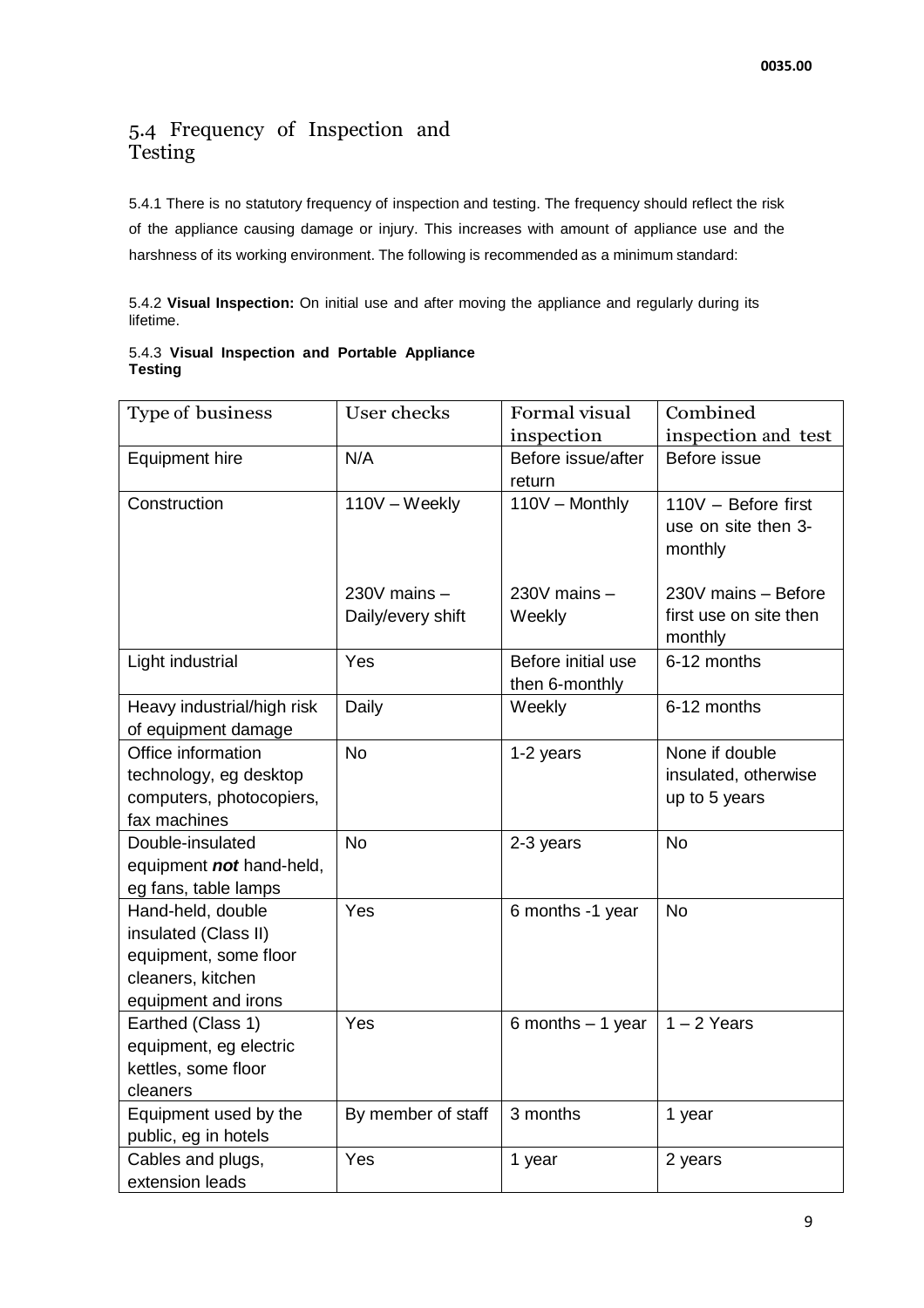## 5.5 Recording of Inspection and Testing Results

5.5.1 When new electrical appliances are purchased it is a good idea to label them with a date of purchase. No PAT test is required initially but the date of the first PAT test, based on risk, can be easily determined from reading the label.

5.5.2 A dated test label indicating PASS or FAIL and its identification (eg departmental inventory number) must be affixed to the appliance (and to the plug, if the lead is detachable).

5.5.3 The inspection and test results must be kept in written form; on record cards, sheets or in a book. Computers may aid record keeping.

5.5.4 The Deputy Bursars office will keep the results centrally, as the Enforcing Authorities (eg the Health and Safety Executive) may wish to inspect them.

## 5.6 Monitoring of Inspection and Testing Results

5.6.1 College should keep a summary of the results centrally, ie;

number of appliances tested; and test result (pass or fail),

This will provide important information on the number and condition of appliances held.

### 5.7 Remedial Action

5.7.1 If inspection and testing show the appliance is faulty, it is **unsafe** and it **must be taken out of service until remedial action is taken**.

5.7.2 Unless remedial action is immediate a "DO NOT USE" label must be attached to the appliance and plug.

## 5.8 Training

5.8.1 Inspection and Testing must be carried out by Competent Persons ie staff who have received suitable and sufficient training.

5.8.2 The decision as to whether an individual is competent to undertake a particular task is left to the Deputy Bursar. It is necessary to weigh up the job's skill content against the individual's attributes, taking into account:

electrical knowledge; electrical experience; understanding of the system/equipment to be worked on: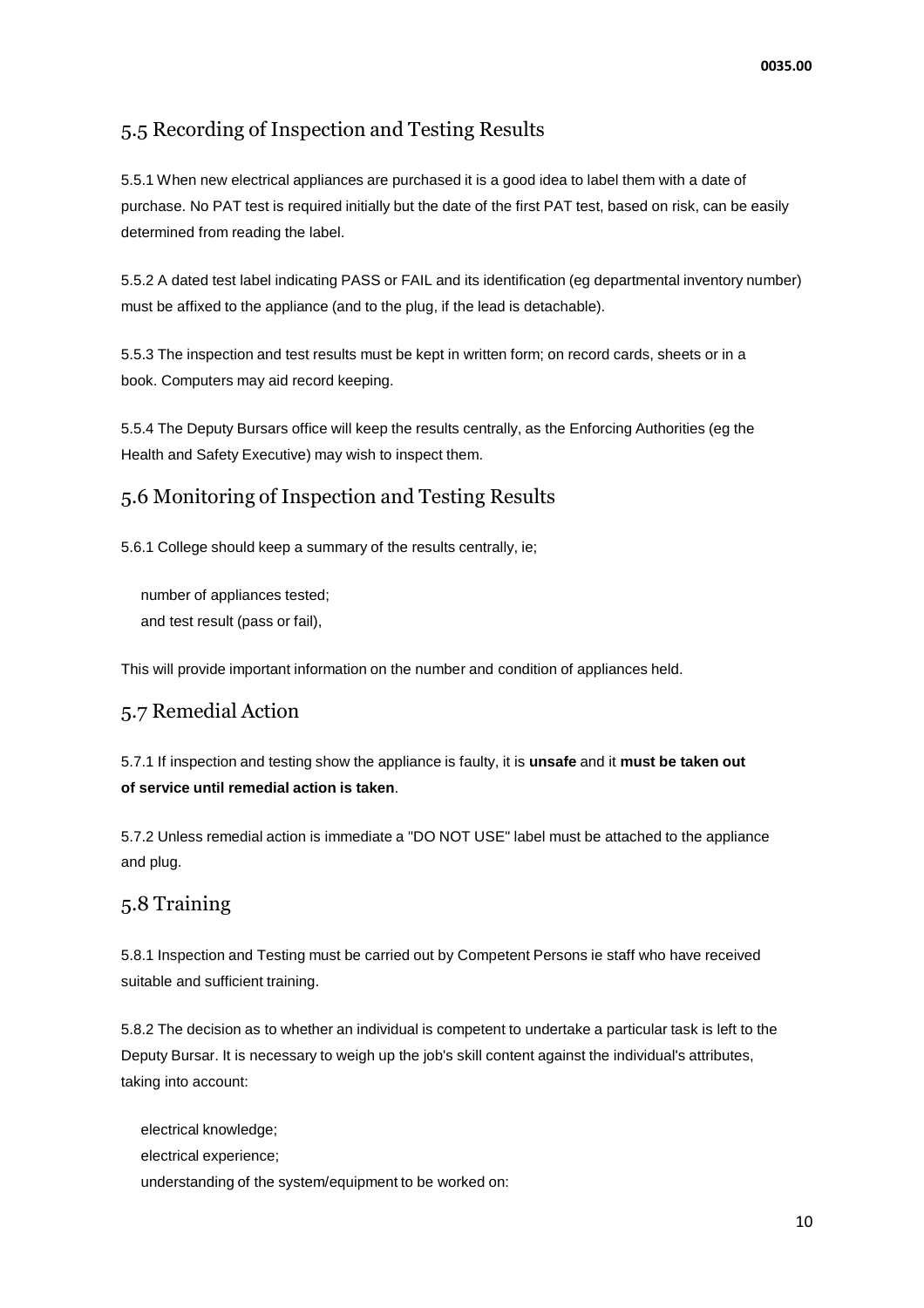understanding of the hazards which could arise; and the ability to recognise at any time whether it is safe to continue to work.

5.8.3 Both formal theoretical training and practical "on the job" training, using the test equipment, are normally necessary. The former can be arranged with a training provider. The latter carried out within the Department under direct supervision of a Competent Person.

5.8.4 Where external electrical contractors are employed, University staff should request written evidence of their competence.

# Guidance notes

Nearly a quarter of all reportable electrical accidents involve portable equipment. The majority of these accidents result in electric shock; others result in fires, eg nearly 2000 fires in 1991 were caused by faulty leads to appliances. A major cause of such accidents is failure to maintain the equipment. The likelihood of accidents occurring and their severity will vary, depending on the type of electrical equipment, the way in which it is used, and the environment in which it is used.

Under no circumstances should a person use electrical apparatus if they have any doubts as to its safety. If in doubt they should consult their Supervisor/Tutor/ Maintenance team/ Deputy Bursar or Health and Safety Assistant as appropriate.

Specialised appliances frequently require special precautions to be taken and reference should always be made to the manufacturer's instructions.

# In this guidance:

Electrical hazards Assessment of risk

## Electrical Hazards Personal injury **Electric shock**

Electric shock is the effect produced on the body, particularly its nervous system, by an electrical current passing through it. The extent of injury depends upon the current strength which in turn depends upon the voltage, the path the current takes through the body, the surface resistance of the skin (much reduced

when wet) and several other factors. A voltage as low as 15V can produce discernible shock effects and 70

V has been known to cause death. But, generally speaking, fatalities involve domestic voltages (240Vac) and currents of 25-30 milliamps. The most common cause of death from shock is suffocation and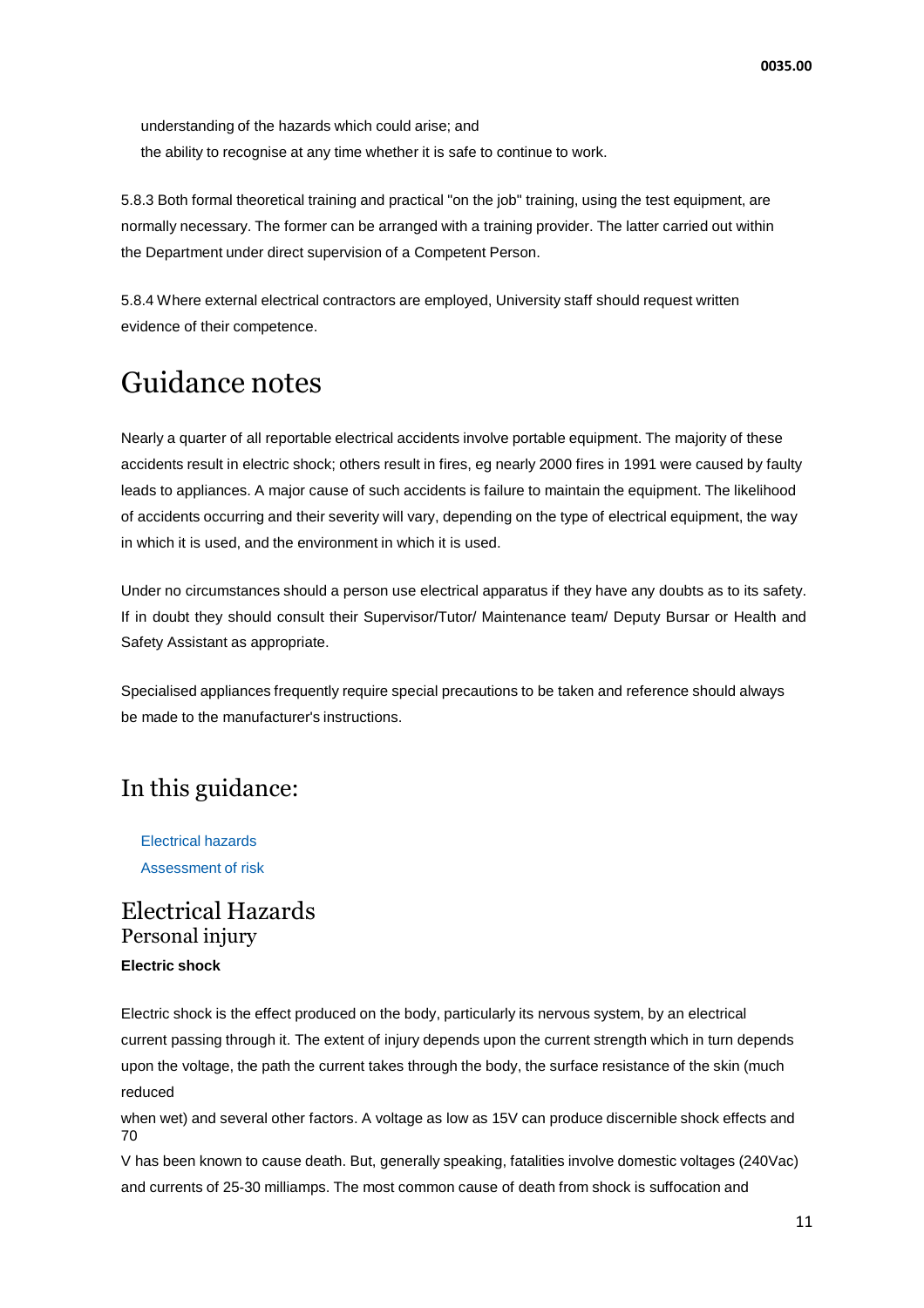accordingly it is highly desirable that those dealing with electricity should be trained in resuscitation. Minor shocks in themselves may not be serious but they can lead to serious consequences; for example, the associated muscle contraction may lead to falls from working platforms or ladders.

#### **Burns**

These are caused by the passage of heavy current through the body or by direct contact with an electrically heated surface. They may also be caused by the intense heat generated by arcing from a short circuit. Electrical burns are a very unpleasant form of burn and require immediate medical attention.

#### Explosions

The main causes of electrically induced explosions are:

In situations where flammable gases or vapours are present so that a spark could initiate an event. In such environments all electrical equipment should be flame-proofed. Where electrical arcing takes place in a confined space causing intense local heating with consequent bursting of the enclosure by the expansion of trapped air.

#### Fires

A large percentage of fires are of electrical origin, caused by one or more of the following:

#### **Sparks**

A spark arises from a sudden discharge through the air between two conductors, or from one conductor to earth. The current produced is usually small so that serious fires are unlikely unless explosive gases or vapours are present, or highly flammable material is in contact with the conductor.

#### **Arcs**

An arc is a much larger and brighter discharge where the current flow may be hundreds of amps. It usually arises when a circuit is broken or when a conductor melts or fractures leaving a gap across which the current continues to flow. When an arc is struck, the air in the vicinity becomes ionised and forms a conductor which may allow current to flow to a nearby metal framework. Any combustible material in the vicinity could therefore lead to a fire.

#### **Short circuits**

A short circuit is formed when the current finds a path from the outward conductor wire to the return wire other than through the equipment to which it is connected. The current flow may be large because of the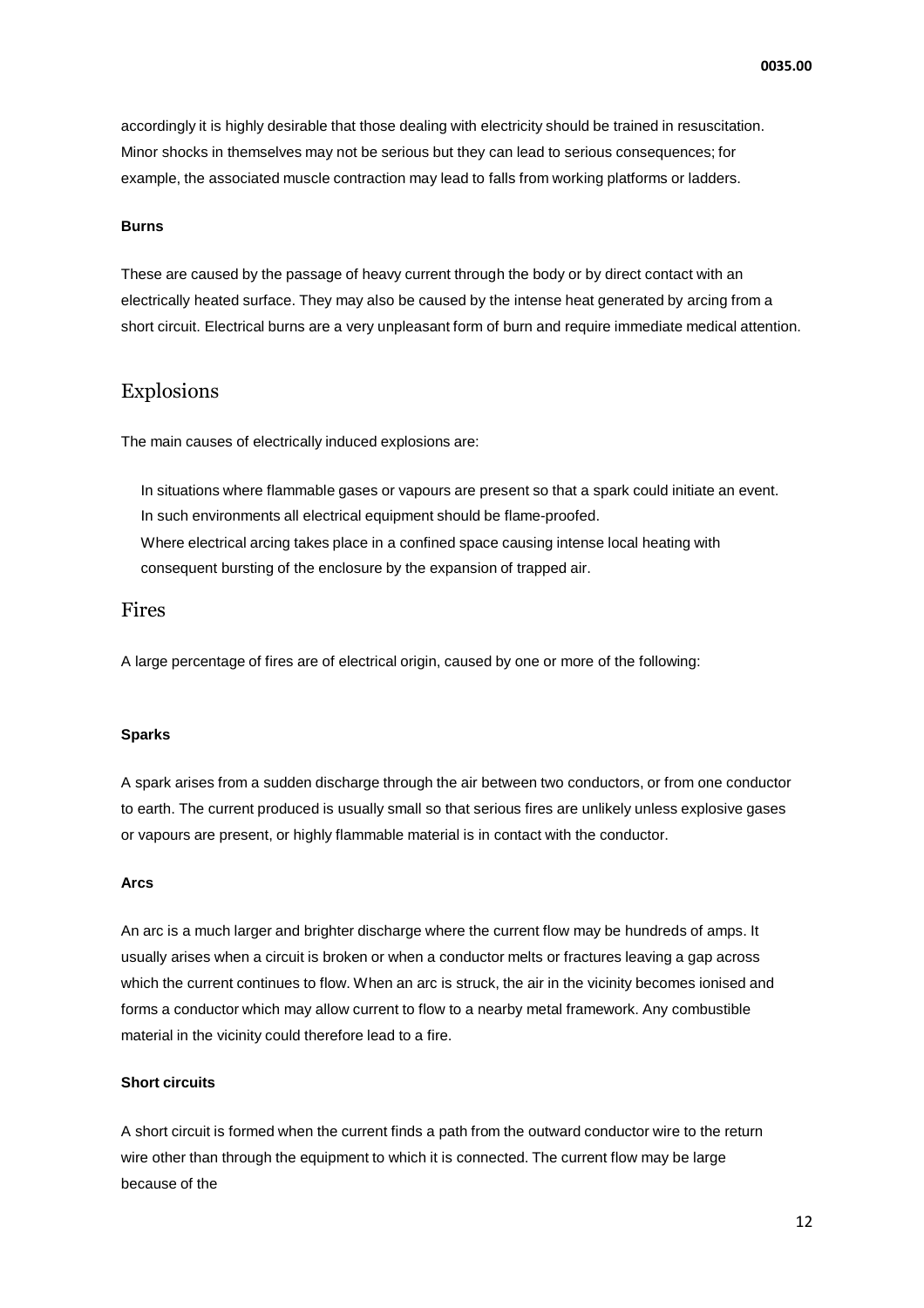low resistance of the leads and arcing often occurs at a contact between the conductors. Insulation may therefore be burned and set fire to adjacent flammable material.

|                                 | Assessment of risk                                                                                                                                                                                                                                                                                                                                                                                                                                                                                                                                                                                                  |
|---------------------------------|---------------------------------------------------------------------------------------------------------------------------------------------------------------------------------------------------------------------------------------------------------------------------------------------------------------------------------------------------------------------------------------------------------------------------------------------------------------------------------------------------------------------------------------------------------------------------------------------------------------------|
| <b>High</b><br><b>Risks</b>     | would result from the use of an electrically powered pressure water cleaner outside, powered by<br>240 volt electrical supply, with the cable trailing on the ground where it can be damaged by<br>vehicles and other equipment, and where water is present. Damage to the cable or other parts<br>is likely to result in the operator or others receiving an electric shock. Similar risks result when<br>other electrical equipment such as drills and portable grinders are used in harsh environments,<br>eg construction sites, where there is a high probability of mechanical damage resulting in<br>danger. |
| <b>Medium</b><br><b>Risks</b>   | would result from floor cleaners, kettles, hand held office equipment, which are usually used in<br>a more benign environment, eg offices, but can be subject to intensive use and wear. This can<br>eventually lead to faults which can also result in a shock, burns or fire.                                                                                                                                                                                                                                                                                                                                     |
| Low<br><b>Risks</b>             | would result from infrequently moved but reasonably regularly used items such as desk lamps<br>analytical instruments, vacuum pumps, heaters)                                                                                                                                                                                                                                                                                                                                                                                                                                                                       |
| <b>Very Low</b><br><b>Risks</b> | arise from specialised equipment, eg information technology (IT) equipment (computers and<br>printers), photocopiers, fax machines etc. They are usually double insulated, are used in dry<br>clean environments and are hardly ever moved or insulation stressed.                                                                                                                                                                                                                                                                                                                                                  |

Equipment which is held by hand or is handled when switched on will present a greater degree of risk because, if a dangerous fault occurs, then the person holding it will almost certainly receive an electric shock.

The risk of receiving an electric shock will be greater when the equipment user is standing on the ground outside or a concrete floor, scaffolding or similar which is a good conductor, than if standing on a wooden floor or dry carpet and not in contact with earthed metal work (ie using double insulated appliances or 110 volt tools which have a centre tapped transformer to give 55 volts between live and earth).

Because the consequences of an accident are so serious – potentially fatal electric shock, or fire affecting the whole premises – the inspecting and testing system is designed to be proactive , ie planned to prevent incidents arising, rather than reactive where action is taken following an incident/accident. The frequency of inspection and testing is directly related to risk.